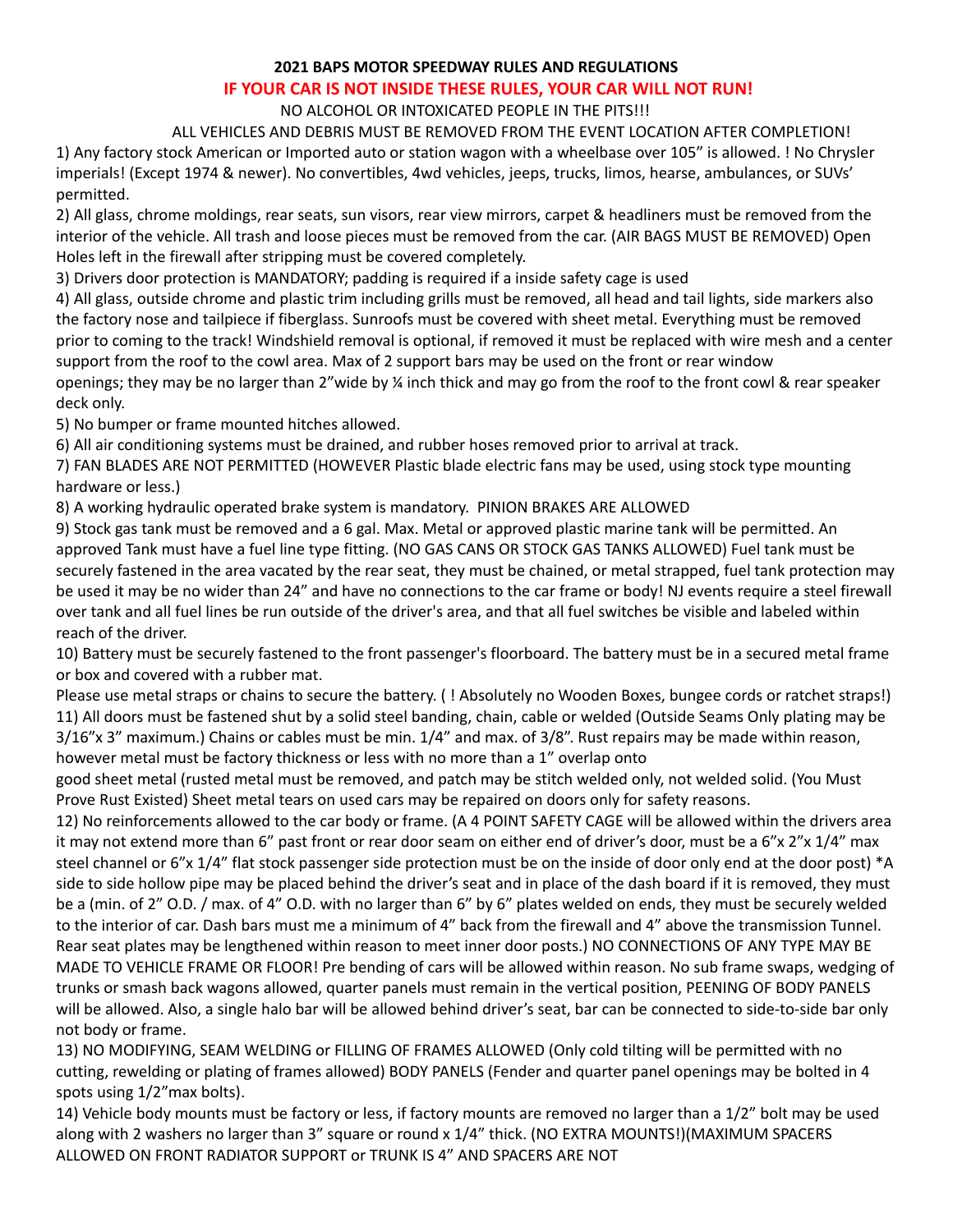### ALLOWED TO BE WELDED TO THE VEHICLE FRAME!)

15) 2 Additional Roof chains may be used; they may go from the roof to vehicle floor or exterior sheet metal! (No solid connections to vehicle frame)

16) Hoods MUST BE OPEN for inspection; trunks must be visible and station wagon inner decks must be removed. All cars must have a complete hood; they must remain in their stock locations and use the factory mounting hinges or less. (No hood means you will not run).

17) Hood and trunk must be secured after inspection. (Max. of 6 places on hood & 6 places on trunk using a minimum 1/4" chain or cable, maximum 3/8" chain or

cable. No "X"-ing of chains or cables on trunk or hood. If welded 6 locations (Maximum of 6" each weld. This rule includes the tailgates of station wagons. ) Plates on hood and trunk can be no larger than 3" square or round by 1/4" thick. (No larger than 3/4-inch bolts or ready rod will be allowed to fasten the hood or trunk lid.

We will be allowing ready rod to frame connections on the front radiator support in 2 locations to be used to secure hood.)

18) There MUST be a hole in the hood above the carburetor approx. 12" in diameter. All vehicles must have an air cleaner of some type on the engine, no open carburetors will be allowed. Exhaust may exit out of the bottom of the vehicle or through the hood. (If the exhaust exits out the hood steel fuel line must be used in the engine compartment and extend beyond the firewall, also the exhaust must extend 12" above the valve covers for safety reasons) Holes cut in the hood for carburetor and exhaust may be secured together with a total of 12 bolts no larger than 5/16".

19) Any engine and transmission may be used in any model, must be mounted within 4" of original engine position. (No gussets or extra plates may be added to cross-members or frame. Mounts may connect to transmission and stock type mounting locations only NO connections or contact will be permitted to strengthen frames, also no mid mounts or extra front mounts will be allowed) Engine cradles and pulley protector will be allowed with 1/2" max thickness. (NO distributor, carburetor or transmission protection allowed)

20) All cooling systems must be original equipment or less and must be located under the hood, looped systems will be limited to the area vacated by the radiator. Only water will be allowed in cooling systems, all antifreeze must be removed prior to coming to the track (Engine oil, and transmission coolers are allowed however they must be in a secured box and use steel lines and high-pressure fittings for all connections.)

21) Rear ends must be factory passenger car type only. You may use any type rear in any make of car; however they must be in stock position using stock mounting locations & hardware or less. Rears may be locked, welded and also gusseted or crossed braced using no larger than a single 2"x 3" x % "hollow box tube or less. (NO LEAF OVER CONVERSIONS, SPECIALTY FABRICATED REARS or AXLE SAVERS WILL BE ALLOWED)

22) (Suspension must work) NO solid shocks or adding extra clamps or springs to suspension, no bump stop blocks or solid suspension will be allowed.

A) Coil springs may be tack welded or hose clamped to help keep them in place.

B) No welding, bolting or stacking of springs on leaf spring cars, springs must be of factory type and step down lengths for vehicle and show no major signs of modifications. (Maximum of no more than 7 leafs per side) If factory spring clamps are broken or missing they may be replaced with a maximum of 2 O.E.M , or fabricated clamps no more than approximately 2"x 5"x 3/16" thick using 3/8" bolts or less per side.( NO TRUCK SPRINGS ALLOWED)

C) If Air or Coil over shocks are used they must allow suspension to move.

D) Rears and front suspensions may be chained however suspension must have travel at least 1" up AND down. (Officials Discretion)

23) Steering systems may be altered to prevent bind up of steering shaft (Reinforcing of FACTORY steering components will be allowed within reason)

24) Bumpers must be mounted in stock location; if you choose to swap bumpers they must be 90s or newer front wheel drive car only (within 107 wheel base). (NO truck bumpers) Bumper mounting brackets and

Shock bumpers may be welded and bolted to the frame & bumper from radiator support forward only, no wrapping of frame horns or stuffing bumper shocks inside of frame. Bumpers may be no lower than 15" to the bottom of bumper and no higher than 26" to the bottom on the front or rear of vehicle. (NO adding

EXTRA BRACKETS, SOLID WELDING OF BUMPER SEAMS, BOXING OF FRAME, OR RELOCATING BUMPER SHOCKS) (BUMPERS MUST BE CHAINED THROUGH THE BUMPER WITH 2 CHAINS 3/8" MAXIMUM SO THEY DON'T FALL OFF!) BUMPER ENDS MUST BE OPEN AND VISIBLE TO SEE INSIDE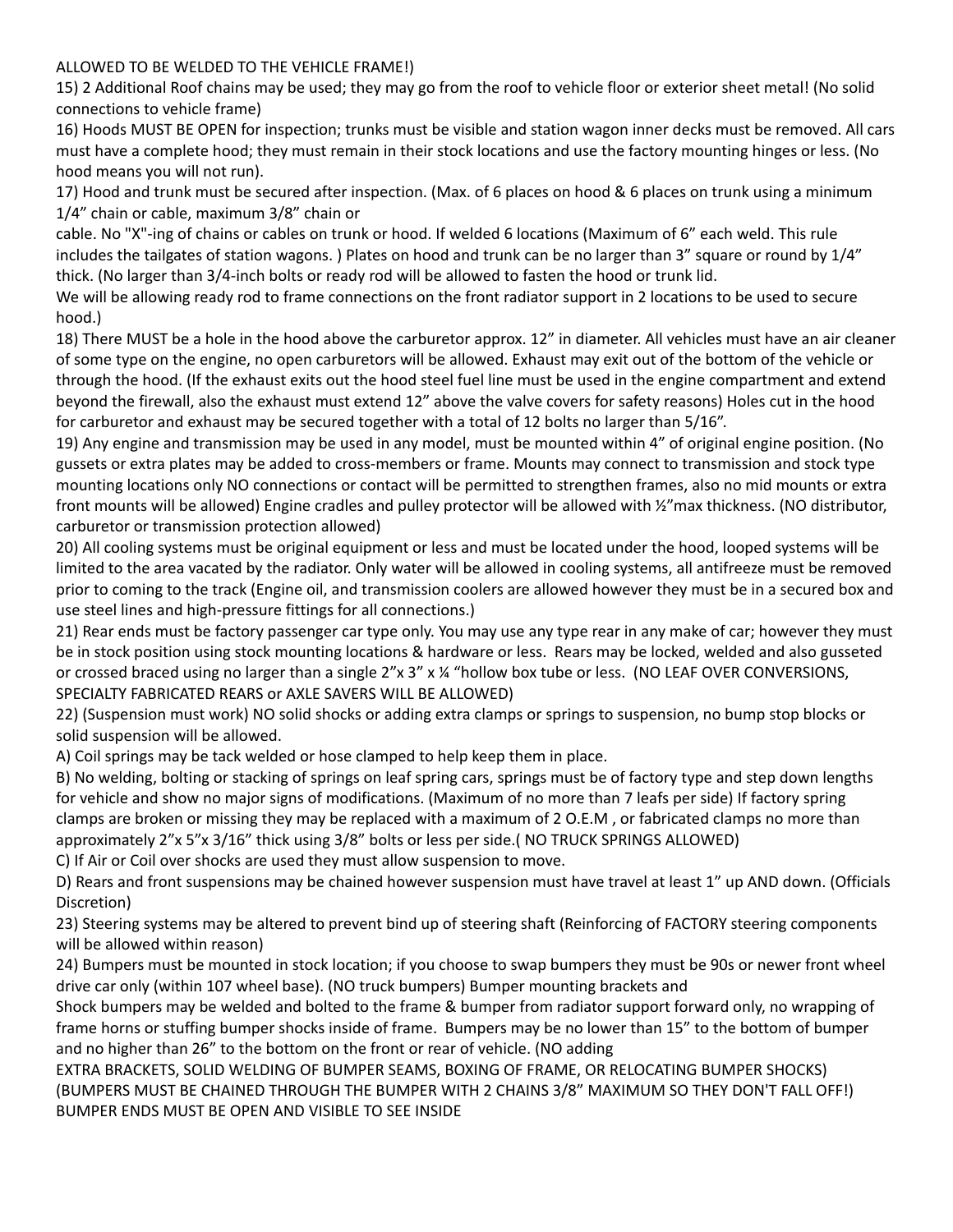25) TIRES may be any ply rating on sidewalls! HOWEVER, NO SOLID, LIQUID FILLED, STUDDED, OR PADDLE TYPE TIRES ALLOWED all wheel weights must be removed from inside and outside of wheels. Valve stem guards may be used. (Official discretion on tires)

26) ALL CARS MUST HAVE A 18"X 18" SIGN WITH CAR NUMBERS CLEARLY PAINTED ON BOTH SIDES MOUNTED ON THE VEHICLE ROOF. DRIVERS DOOR MUST BE PAINTED FLUORESCENT ORANGE OR WHITE. (No questionable language will be allowed on cars)

27) All drivers are required to wear a SNELL OR DOT approved safety helmet with eye protection. (Full face helmets are required) Safety belts are required and MUST be worn until the heat is completed. (Factory installed shoulder straps are recommended.) Drivers must stay in their cars with their helmet & belts on until the event is over. All drivers MUST wear long sleeved shirts, long pants, appropriate closed toe shoes and gloves. !! NO SHORTS!! (FOR OUR 2021 EVENTS ALL DRIVERS MUST WEAR A COMMERCIALLY PRODUCED RACING NECK RESTRAINT)

28) No deliberate head-on collisions or hitting on the driver's door. Doing so will result in immediate disqualification. 29) Any car which does not move or hit a "LIVE" car within 1 minute will be disqualified.

30) Officials will shut down at once any car which is deemed a safety risk. (Excessive smoking or throwing debris from spinning tires)

31) NO TEAMWORK OR SANDBAGGING WILL BE PERMITTED (! YOU WILL BE SHUT DOWN NO QUESTIONS ASKED! )

A) Teamwork: any drivers deliberately avoiding aggressive contact with one another or working together to hit and hold other competitors.

B) Sandbaggers: are drivers who hide in corners, tour around the arena, or continually avoid aggressive contact with other competitors.

32) Harassment of Demo officials or track crew will not be tolerated (! You will be asked to leave, with no refunds or prize money given!)

33) The only people allowed on the track at any time will be drivers, officials, and towing personnel. (No Smoking on the Track)

34) Heat winners must run the same car they qualified in the feature event. Car & Driver can enter multiple heats but can only qualify once. \* Once the Driver and

car qualifies for the feature event, they may not compete in another qualifying heat \*

35) A 5 MPH speed limit must be maintained at all times in the pit area, parking lot, and driveways.

36) No passengers riding on or in demo cars at any time. This includes the pit area, parking lot and driveway.

37) All vehicles will be subject to re-inspection at any time during the event, without any explanation necessary!

38) Baps Motor Speedway reserves the right to accept or decline any competitors or crewmembers for failing to comply with the event rules or exhibiting unsportsmanlike conduct

of any kind that has a direct effect on event operations. (!! THE DECISIONS MADE BY THE J & J OFFICIALS ARE FINAL!!)

# **4 CYLINDER ONLY, NO WELDED CARS, COMPACT CAR RULES**

1) Any American or Import 2 wd. car, with a factory installed 4 cylinder engine (NO 6 cylinder RWD cars allowed) 2) Cars may have a maximum of 107" wheelbase. (measured from center to center of wheels)

3) Side to side bars may be used behind the front seat and in place of the dash on small cars. (Drivers door protection is mandatory)

4) We will allow stock tanks for compacts as long as they are mid mounted, plastic and located in front or above the rear axle.

# **FULL SIZE & MINI P/U TRUCK RULES**

1) Any Full Sized 2wd. or 4wd. Pick-up or SUVs 3/4 ton or less. (4wd must remove front drive shafts, no el-camino's, ranchero's or utility boxes) ( FULL SIZE )

1A) Any Mini or Mid-size 2wd or 4wd pickup, SUV or van under 1/2 ton with a factory installed 4 or 6 cylinder engine (4wd must remove front driveshafts) (MINI)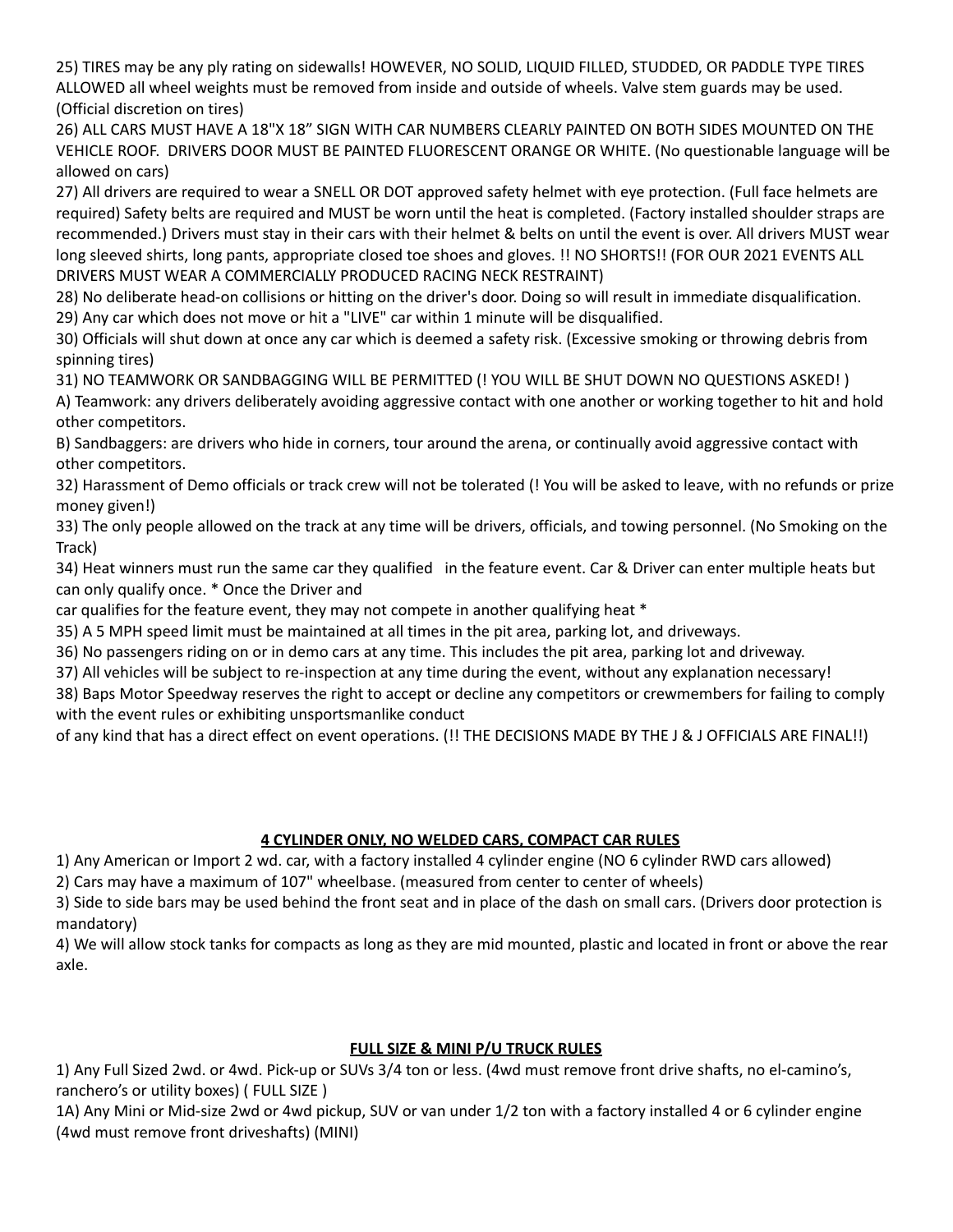2) Front and rear bumpers can be a min. height of 15" and a max. of 24" (Measured from the ground to the bottom of the bumper. There can only be a difference of 3" between the front & rear bumper height.) (All trucks must have rear bumpers, no car bumpers allowed on trucks)

3) Tailgates must be welded, chained, or removed. (THEY CAN BE LOWERED AND BUMPER REMOVED IF COVERING REAR FRAME RAIL ENDS)

4) No running boards, nerf rails or push bars.

5) Beds MUST be fastened to frame in 4 additional places by either chain or bolts. Also, beds MUST be chained, bolted, or welded to the cab in 4 additional spots (Bolt size max. of ½" - Plate size max. of 4"x 4" x ¼" steel. Chain size max. of 3/8" ) !!BED SIDES MUST REMAIN VERTICAL NO FOLDING THEM OVER!!

6) Gas tank must be located in the bed of the truck. It must be centered in the front on the bed directly behind the cab. The tank must be secured with metal straps or chains. It MUST be covered with a metal cover.

7) The rear window MUST be covered with medium to heavy duty wire mesh.

8) A side-to-side bar may be used in place of the dash and behind the seat on pickup trucks! (Driver's door protection is mandatory and cage highly recommended)

9) Trailer hitches must be removed.

# **KIDS POWER WHEELS RULES**

1) Any regular electric power wheel vehicle is allowed. They must be the ride in type not ride on. Child's legs must be in an enclosed compartment. Limited to 6- or 12-volt models only (No four wheelers or tractors)

2) Kids 4-10 years old may participate.

3) Helmets must be worn. A bicycle helmet is ok.

4) Seatbelts are mandatory (no exceptions)

5) No passengers allowed.

6) All motors must remain stock however you may change batteries to either a 12v lawn mower or motorcycle battery and they must remain outside the drivers'

compartment and be covered and properly secured for safety.

7) All doors and tailgates must be strapped shut. Use duct tape, wire ties or other flexible materials to make sure they stay shut. If they come open during the event your child will be shut down.

8) Stock tires only. Tires may be wrapped with thin rubber & duct tape for traction and to keep them from splitting.

9) Decorative changes may be made to make them look like real derby cars. Must be made from kid friendly materials only. Remember they are decoration only not for reinforcing.

10) At all times remember this is all for the kids!!! Don't add or do something that is questionable unless you want to disappoint your child when they can't participate.

11) If a vehicle has more than one speed, low speed must be used.

12) All vehicles will be checked in at the pit gate and impounded until the kids take the track.

13) Everyone must pre-enter their child and sign release forms because everyone will receive something after the event.

14) Only one parent will be allowed on the track with their child during the event.

15) If your child gets out of their vehicle for any reason during the event they will be disqualified.

16) How it works is each child gets 3 balloons attached to their vehicle by BAPS MOTOR SPEEDWAY. Each event will be given a time limit and at the end of that time the one with the most UN popped balloons will be declared the winner. Once all 3 of your Child's balloons are popped your child is out of competition. SPECIAL NOTE: Any parent

caught popping balloons on other vehicles will automatically have their child disqualified. In the event that 2 kids have the same amount of balloons at the end, it will be declared a tie.

17) WE WILL ALSO HAVE A LIMIT OF 20 VEHICLES FOR THE POWER WHEELS EVENTS

18) ENTRY FEES FOR THE KIDS POWER WHEELS WILL BE \$10 PER VEHICLE TO COVER COSTS OF PRIZES & SUPPLIES.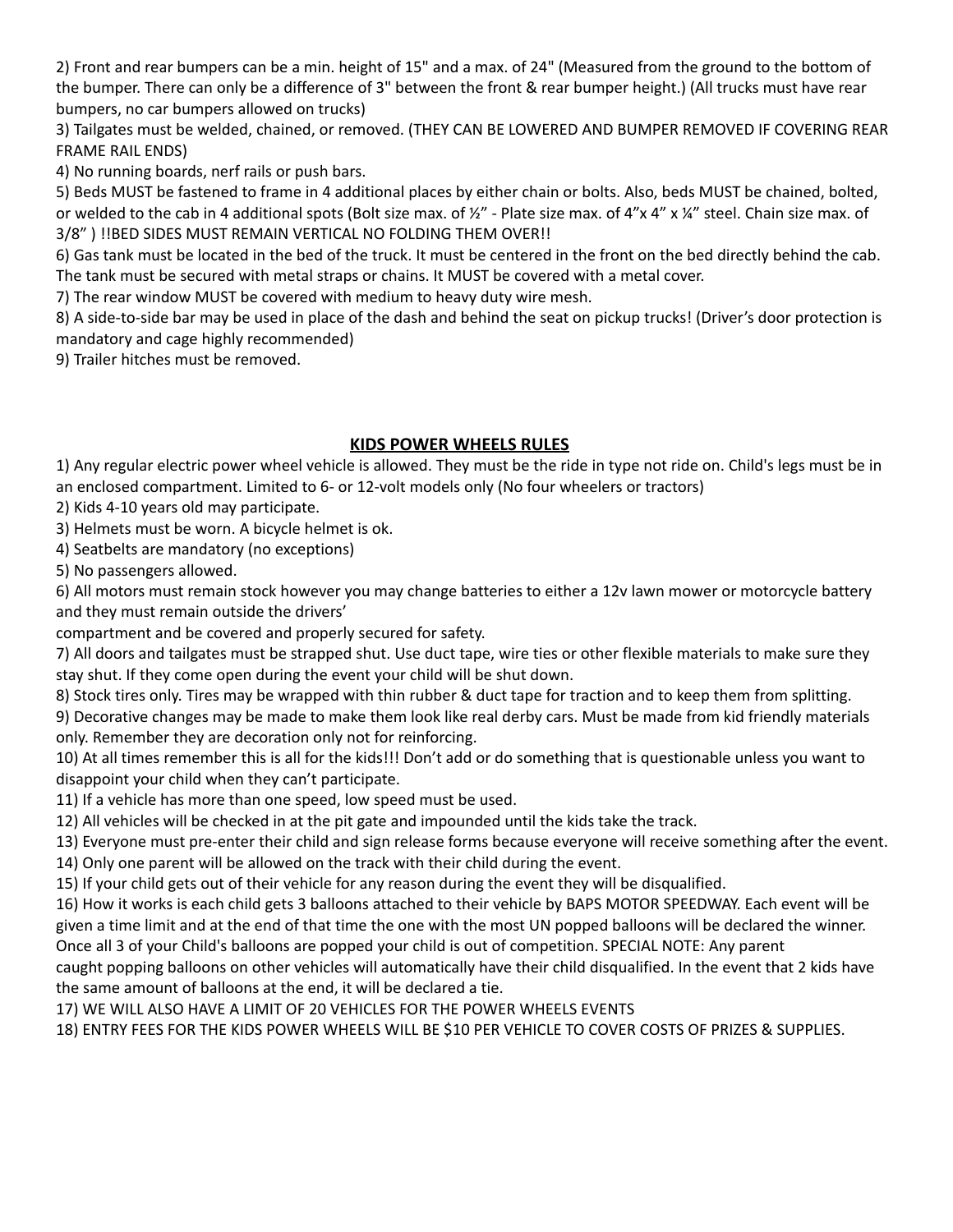### **POWER WHEELS PRE-REGISTRATION FORM**

LIMIT 20 ENTRIES PER AGE GROUP

\$5- EARLY CAR REGISTRATION (EARLY DEADLINE ENDS MAY 31) INCLUDES KIDS PIT PASS \_\_\_\_\_\_\_\_\_\$10- CAR REGISTRATION (AFTER MAY 31) INCLUDES KIDS PIT PASS

THERE IS A PIT PASS FEE THE DAY OF \$20 AND OR PURCHASE A GENERAL ADMISSION TICKET FOR ADULTS.

| <b>PAYOUT AGES 3-5</b> | <b>AGES 6-8</b> |
|------------------------|-----------------|
| 1. \$50                | 1. \$75         |
| 2.~525                 | 2.550           |
| 3.~515                 | 3.525           |

DI EACE DOINT CLEADIV.

| FLLAJL FININI ULLAINLI.                                                       |                          |             |  |
|-------------------------------------------------------------------------------|--------------------------|-------------|--|
| NAME OF ENTRANT:                                                              |                          | AGE:        |  |
|                                                                               |                          |             |  |
| ADDRESS:<br><u> 1999 - Johann Barbert, mars et al. 1999 - Anna anno 1992.</u> |                          |             |  |
|                                                                               |                          |             |  |
|                                                                               | <b>WORK Example 2009</b> | <b>CELL</b> |  |
|                                                                               |                          |             |  |
| <b>EMERGENCY CONTACT &amp; NAME:</b> NAME:                                    |                          |             |  |
| PAYOUT NAME:                                                                  |                          |             |  |
|                                                                               |                          |             |  |

# AGREEMENT/RELEASE (PLEASE READ CAREFULLY)

I hereby certify that I am an independent contractor, assuming all responsibility for moneys received as a result of my participation in BAPS Motor Speedway events, including without eliminating, income taxes, FICA, workmen's compensation and withholding taxes. I am not an employee, servant or agent of BAPS Motor Speedway. In consideration of acceptance by speedway of this entry form and payment of entry fees, the undersigned agrees to abide by all rules and regulations of BMS as to conduct and mechanical specifications, as now published for this event or hereafter modified.

The undersigned consents to the use of his/her name and/or pictures of himself/herself and his/her car, for publicity, advertising, endorsements, both before and after BAPS Motor Speedway events and relinquish all rights to photos taken in connection with BMS events and consents to the publication or sale of such photos by BMS. Any dispute, controversy or claim involving the undersigned member, whether or not relating to this agreement or alleged breach of the same, shall be settled in accordance with the existing and/or amended rules and regulations of BAPS Motor Speedway, and the undersigned agrees to accept decisions by such process.

BY MY SIGNATURE BELOW, I CERTIFY THAT I HAVE READ AND FULLY UNDERSTAND THIS AGREEMENT. I AGREE TO ABIDE BY ALL TERMS OF THIS AGREEMENT AND THE REQUIREMENTS OF THE RULES OF BAPS MOTOR SPEEDWAY.

APPLICANTS PARENT SIGNATURE: \_\_\_\_\_\_\_\_\_\_\_\_\_\_\_\_\_\_\_\_\_\_\_\_\_\_\_\_\_\_\_\_\_\_\_\_\_\_\_\_ DATE:

PLEASE RETURN THIS FORM (SIGNED & DATED) AND CASH OR CHECK/MONEY ORDER PAYABLE TO: BAPS MOTOR SPEEDWAY, 690 YORK ROAD, YORK HAVEN PA 17370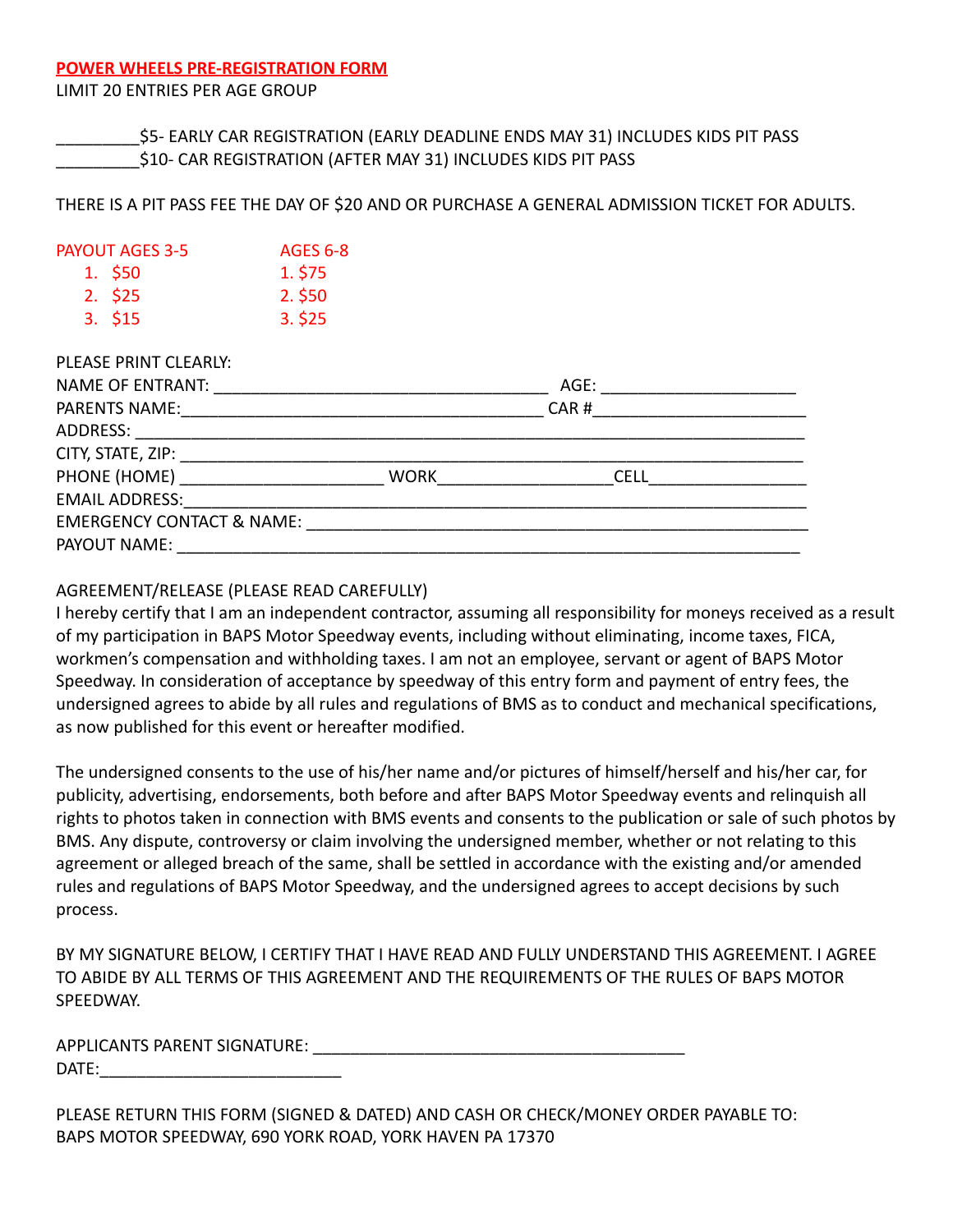### **DEMO DERBY REGISTRATION FORM (MINI VANS, SMALL SUVS, SMALL TRUCKS)**

\$20- EARLY CAR REGISTRATION (EARLY DEADLINE ENDS MAY 31)

\$30- CAR REGISTRATION (AFTER MAY 31)

#### THERE IS A PIT PASS FEE THE DAY OF \$20 AND OR PURCHASE A GENERAL ADMISSION TICKET.

# PAYOUT- 1. \$1000 TO WIN!! 2. \$300 3. \$100 4. \$75 5. \$50

| PLEASE PRINT CLEARLY:                |                                                                                                                       |             |  |
|--------------------------------------|-----------------------------------------------------------------------------------------------------------------------|-------------|--|
| NAME OF ENTRANT:                     | <u> 1980 - John Stein, Amerikaansk politik fan de Afrikaanse kommunister fan de Afrikaanse kommunister fan de Afr</u> | CAR#        |  |
| ADDRESS:                             |                                                                                                                       |             |  |
|                                      |                                                                                                                       |             |  |
| PHONE (HOME) <u>________________</u> | WORK                                                                                                                  | <b>CELL</b> |  |
| <b>EMAIL ADDRESS:</b>                |                                                                                                                       |             |  |
| <b>EMERGENCY CONTACT &amp; NAME:</b> |                                                                                                                       |             |  |
| PAYOUT NAME:                         |                                                                                                                       |             |  |
|                                      |                                                                                                                       |             |  |

# AGREEMENT/RELEASE (PLEASE READ CAREFULLY)

I hereby certify that I am an independent contractor, assuming all responsibility for moneys received as a result of my participation in BAPS Motor Speedway events, including without eliminating, income taxes, FICA, workmen's compensation and withholding taxes. I am not an employee, servant or agent of BAPS Motor Speedway. In consideration of acceptance by speedway of this entry form and payment of entry fees, the undersigned agrees to abide by all rules and regulations of BMS as to conduct and mechanical specifications, as now published for this event or hereafter modified.

The undersigned consents to the use of his/her name and/or pictures of himself/herself and his/her car, for publicity, advertising, endorsements, both before and after BAPS Motor Speedway events and relinquish all rights to photos taken in connection with BMS events and consents to the publication or sale of such photos by BMS. Any dispute, controversy or claim involving the undersigned member, whether or not relating to this agreement or alleged breach of the same, shall be settled in accordance with the existing and/or amended rules and regulations of BAPS Motor Speedway, and the undersigned agrees to accept decisions by such process.

BY MY SIGNATURE BELOW, I CERTIFY THAT I HAVE READ AND FULLY UNDERSTAND THIS AGREEMENT. I AGREE TO ABIDE BY ALL TERMS OF THIS AGREEMENT AND THE REQUIREMENTS OF THE RULES OF BAPS MOTOR SPEEDWAY.

| <b>APPLICANTS SIGNATURE:</b> |  |
|------------------------------|--|
| DATF:                        |  |

PLEASE RETURN THIS FORM (SIGNED & DATED) AND CASH OR CHECK/MONEY ORDER PAYABLE TO: BAPS MOTOR SPEEDWAY, 690 YORK ROAD, YORK HAVEN PA 17370